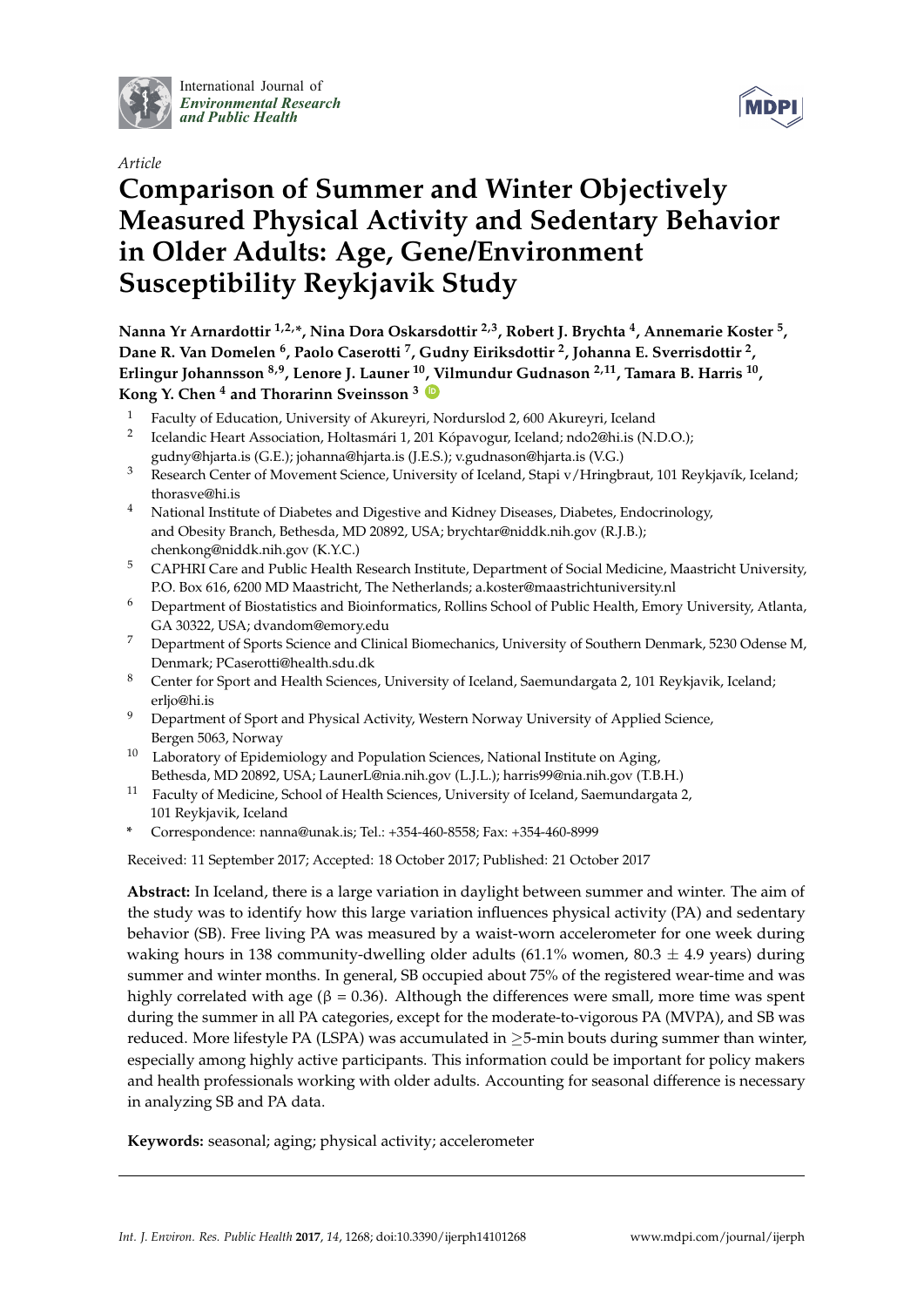## **1. Introduction**

The benefits of physical activity (PA) are well known and important for disease prevention and the maintenance of self-support in older adults [\[1](#page-7-0)[,2\]](#page-7-1). In 2008, the U.S. Department of Health and Human Services published guidelines for Americans that recommended older adults conduct at least 150 min × week<sup>-1</sup> of moderate intensity PA or 75 min × week<sup>-1</sup> of vigorous-intensity aerobic PA, or an equivalent combination of moderate and vigorous PA (MVPA) [\[3\]](#page-7-2). The guidelines state that aerobic PA should be performed in episodes of at least 10 min bouts, which has been supported by other researchers [\[4](#page-8-0)[–6\]](#page-8-1). Current Icelandic PA guidelines also reflect these findings and suggest that older adults perform a minimum of 30 min of daily moderate activity, accumulated in 10–15 min bouts [\[7\]](#page-8-2). However, other studies have shown that health benefits might also be gained with bouts of activity that last less than 10 min [\[8](#page-8-3)[,9\]](#page-8-4) and by avoiding sitting and sedentary behavior (SB) [\[10,](#page-8-5)[11\]](#page-8-6). In studies of free-living PA in older adults, accumulation of MVPA in bouts as low as five minutes has been reported [\[12\]](#page-8-7).

Levels of PA tend to change according to season in younger adults [\[13](#page-8-8)[–20\]](#page-8-9). In 2007, Tucker and Gilliland [\[21\]](#page-8-10) reviewed 37 studies conducted between 1980 and 2006 and found that there were significant seasonal changes in MVPA in 73% of the studies. Reasons for seasonal differences in PA may include changes in daylight hours [\[22\]](#page-8-11), outdoor temperature [\[22](#page-8-11)[–25\]](#page-9-0), precipitation, and wind [\[21,](#page-8-10)[26,](#page-9-1)[27\]](#page-9-2) that occur throughout the year. In Iceland, cold temperatures, rain, snow, and wind are frequent events throughout the year, but are exacerbated in the winter. Daylight length changes dramatically with season in Iceland, with close to 24 h of daylight in summer and very little daylight in winter. The combination of prolonged darkness and harsh, slippery conditions in winter makes outdoor PA challenging, especially for older populations [\[21](#page-8-10)[–25,](#page-9-0)[27,](#page-9-2)[28\]](#page-9-3).

Various subject characteristics including age, sex, body-mass-index (BMI) status, and average PA level may play a role in seasonal PA variability [\[16\]](#page-8-12). Until now, most studies of seasonal changes in PA have been conducted in children, adolescents, or young adults [\[21\]](#page-8-10), and many used self-reported PA, which may bias reports of PA and SB [\[29,](#page-9-4)[30\]](#page-9-5). A few studies using objective measurements have shown older people to be less active during the winter [\[23](#page-8-13)[,31](#page-9-6)[,32\]](#page-9-7). A previous study using both questionnaires and objective PA measures in an adult cohort with a broad age range (20–70 years) observed limited seasonal variability in non-occupational PA for sedentary individuals compared to regular exercisers [\[16\]](#page-8-12), but the influence of mean activity level on seasonal variability in older populations (>70 years) is unknown. It is conceivable that older adults who are more motivated to be physically active would take greater advantage of favorable summer weather and be more affected by adverse environmental conditions in winter than those with lower mean activity levels throughout the year.

The aim of this study was to compare objectively assessed free-living PA and SB patterns during summer and winter periods in a sample of older community-dwelling Icelanders from the Age, Gene/Environment Susceptibility Reykjavik Study (AGESII study). We measured two one-week assessment periods during the summer and winter months to investigate the seasonal influences on PA and SB patterns, including time spent in different PA intensity categories and in bouts. To our knowledge, this is the first study to compare seasonal changes in free-living objectively measured PA and SB in an older community-dwelling population, where the daylight change is dramatic between summer and winter months.

# **2. Materials and Methods**

#### *2.1. Study Population and Design*

This study was a part of the AGESII study [\[33\]](#page-9-8). The current study focuses on data collected between April 2009 and June 2010, when objective PA measurement by accelerometers was added to the AGESII study protocol. During the PA measurement period, 1194 subjects participated in the AGESII study (the flow chart for this study population is shown in Figure S1). For the PA measurements, participants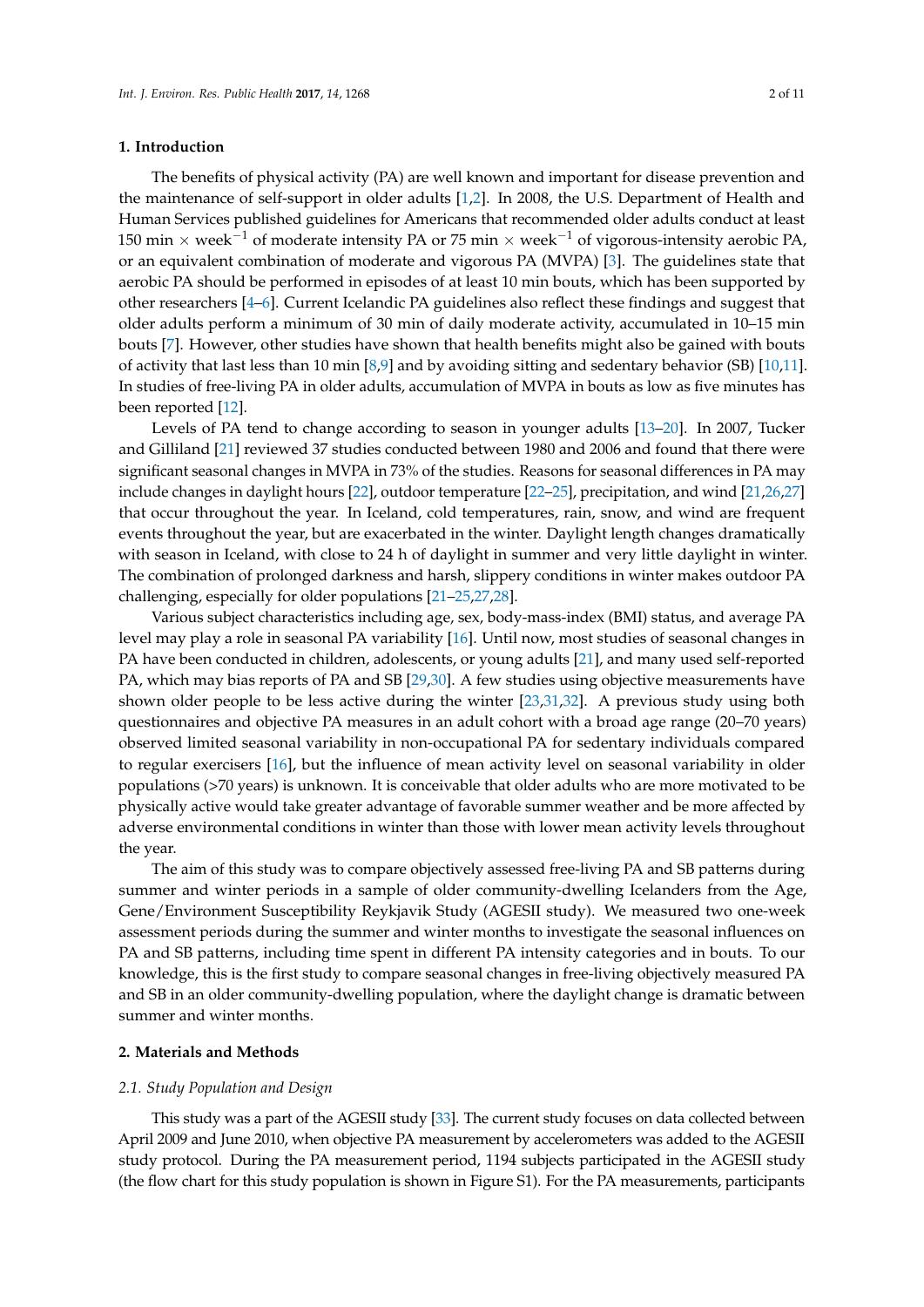(*n* = 55) were excluded due to cognitive impairment (MMSE < 20), as those participants were not expected to be able to reliably wear and use the accelerometer [\[34\]](#page-9-9), 95 were excluded for other reasons (e.g., blindness and other physical obstructions), 84 refused and 294 did not participate because of scheduling conflicts. Five subjects lost the accelerometers and 12 files were unusable because of device failures. The remaining 649 (54.4%) participants had accelerometry data. Of these, there were 590 participants who had four or more valid days ( $\geq$ 10 h of wear time) of useable accelerometry data. Earlier, it has been shown that participants who wore the accelerometers had similar characteristics compared with those participants who did not receive an accelerometer [\[35\]](#page-9-10). These 590 subjects were used for the cross-sectional analysis of the influence of day length and temperature on PA and SB patterns (Table S1).

To improve the sensitivity of detecting differences between seasons, we carried out a within-individual nested study We asked two hundred and nineteen (219) subjects who had worn an accelerometer during the "summer" months with more hours of daylight (from 15 May to 30 September 2009) to wear the monitor again for a week during the "winter" months with fewer daylight hours (from 18 November 2009 to 19 March 2010). 160 subjects accepted participation, and three device malfunctions led to 157 participants with usable accelerometer data, 138 of which had four or more valid days of measurements in both winter and summer sessions and were used for the final primary analysis. The summer-winter sub-group was found to reflect the total participants measured in the original accelerometry study. No measurements were done in July 2009 because of summer vacations and in late December 2009 because of Christmas. The study was approved by the Icelandic National Bioethics Committee (VSN: 00-063), the Icelandic Data Protection Authority, and the institutional review board of the U.S. National Institute on Aging, National Institutes of Health. Signed informed consent was given by all participants.

#### *2.2. Demographic and Environmental Parameters*

Participants came to the Icelandic Heart Association in Kópavogur, Iceland, for assessment of cognitive and physical function as part of the AGESII study. Height and weight were taken using standardized procedures and body mass index (BMI) was computed as the ratio of weight and height<sup>2</sup> (kg  $\times$  m<sup>-2</sup>). Participants reported overall health status on a discrete scale (1-excellent, 2-very good, 3-good, 4-fair, 5-poor) and gender. The hours of daylight of each participant's week of free-living measurement were obtained using the Sunrise/Sunset calculator provided by the Earth System Research Laboratory of the National Oceanic and Atmospheric Administration [\(http://www.esrl.noaa.gov/](http://www.esrl.noaa.gov/gmd/grad/solcalc/calcdetails.html) [gmd/grad/solcalc/calcdetails.html\)](http://www.esrl.noaa.gov/gmd/grad/solcalc/calcdetails.html). The average daily outdoor temperature over the same period was obtained from the Weather Underground [\(www.wunderground.com\)](www.wunderground.com) historical weather data.

#### *2.3. Assessment of PA*

Participants wore the ActiGraph GT3X accelerometer (Actigraph Inc., Pensacola, FL, USA) at the right hip for one complete week and were instructed to remove the monitor only during sleep, showers, bathing, or other water activities. Non-wear was defined as a period of at least 60 consecutive minutes during which the activity monitor recorded zero counts in all axes, allowing 1–2 min of vertical-axis counts between 0 and 100. A day of accelerometer wear was considered valid if the wear time was  $\geq$ 10 h. Participants with fewer than four valid days over the week of measurement were excluded from further analysis [\[36\]](#page-9-11). To explore the general patterns of PA, we only report the data in the vertical axis and present daily averages of total PA (TPA) (counts  $\times$  day<sup>-1</sup>). Activity intensity categories were defined as: sedentary behavior (SB) < 100 count × min−<sup>1</sup> during wear time, low-light PA (LIPA) as 100–759 counts  $\times$  min $^{-1}$ , lifestyle PA (LSPA)  $\geq$  760 counts  $\times$  min $^{-1}$  and MVPA  $\geq$  2020 counts  $\times$  min<sup>-1</sup> [\[35,](#page-9-10)[37,](#page-9-12)[38\]](#page-9-13). A bout of LSPA was defined as at least five consecutive minutes of activity counts above the LSPA threshold ( $\geq$ 760 counts  $\times$  min<sup>-1</sup>), allowing for one minute outside of the threshold [\[36,](#page-9-11)[38\]](#page-9-13). We focused on LIPA and LSPA, as well as a lower bout window in LSPA due to the age of our study participants [\[12\]](#page-8-7). All PA variables and the SB variables were extracted using customized software programmed in Matlab version R2013a (The Mathworks, Inc., Natick, MA, USA).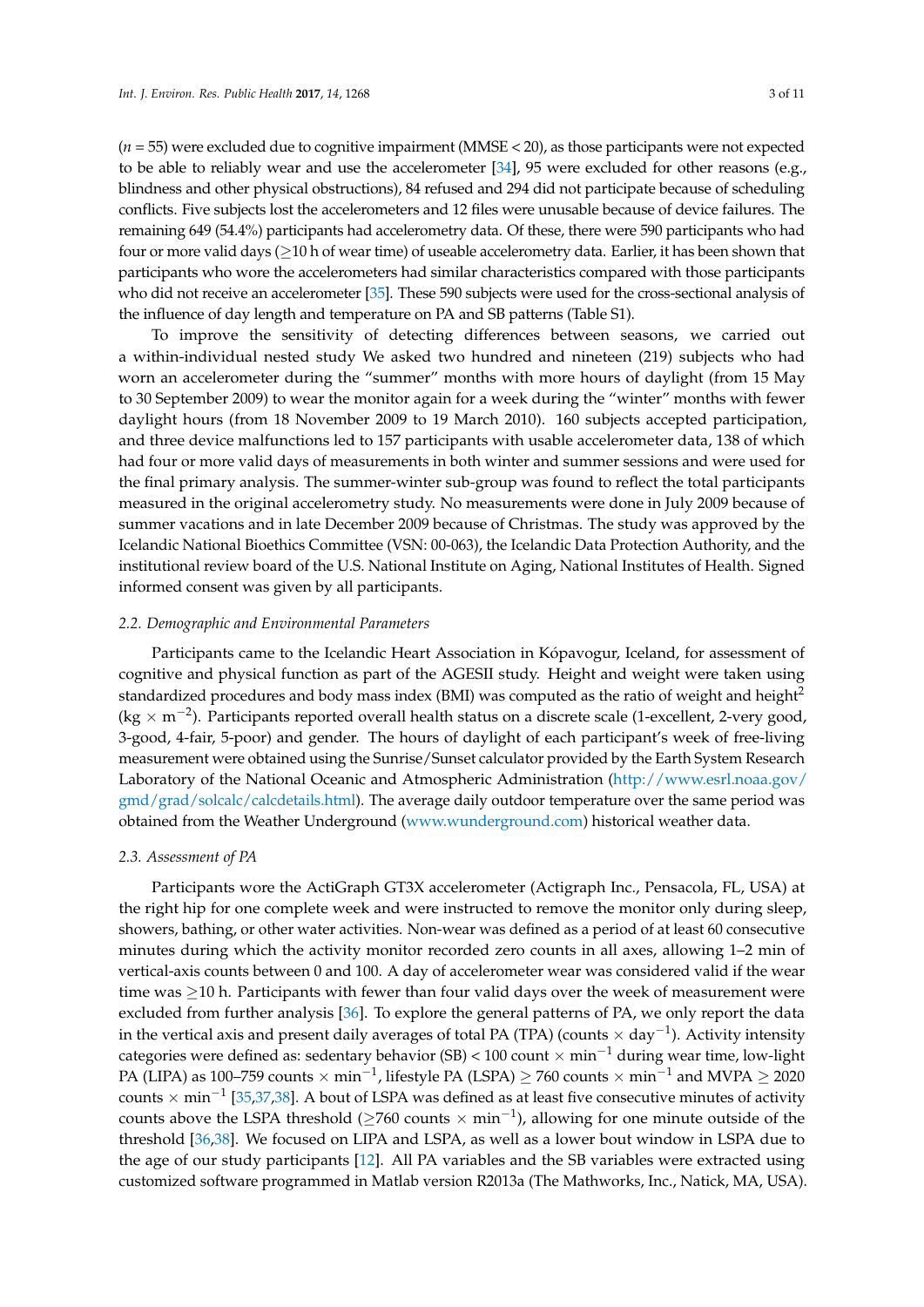# *2.4. Statistical Analyzes*

SAS 9.4 (SAS Institute Inc., Cary, NC, USA) was used for statistical analysis. For the primary analysis (two one-week free-living measurements), an ANCOVA adjusted for repeated measures (SAS mixed model procedures) was used to explore the association between the accelerometer variables and temperature and day length, while adjusting for age, sex, BMI, and health status. To adjust for the skewness, PA variables were square root transformed and all parametric statistical tests were conducted on transformed data (all average numbers in texts, tables and graphs were produced from original not transformed data). The standardized β values were used to compare the relative strength of contributions by each variable to PA. For additional analyses, the following procedures were implemented. Due to high frequency of zeros, paired, nonparametric comparisons (Wilcoxon Signed Rank test) were used to test for seasonal difference in the number of bouts, accumulated minutes of bouted activity, and total counts accumulated in  $\geq$ 5-min bouts of LSPA. In our data, only eight subjects had 10-min bouts of MVPA (six in the winter, two in the summer, in which none had in both seasons), and 24 subjects had PA in 10-min bouts of LSPA (15 in the winter, 18 in the summer, in which nine had in both seasons). To determine whether seasonal effects differed by participant activity levels (interaction between activity level and seasons), the group was separated by the median of TPA (averaging summer and winter) to high activity and low activity. The Wilcoxon test was also used to compare the accumulated minutes and counts between low- and high activity participants. The Wilcoxon test was used to compare summer to winter change between groups (sex and low vs. high activity participants; group-season interaction). Results of the bouted activity are presented as lower quartile (LQ), median value (MD), and upper quartile (UQ). Low- and high-activity participants were separated by the median of the mean TPA for summer and winter. McNemar's test was then used to compare summer and winter proportions of participants who had at least one bout of  $\geq$ 5-min LSPA. Chi-Square test was used to compare groups.

#### **3. Results**

# *3.1. Demographic and Environmental Measures*

Descriptive statistics for the 138 individuals who had complete valid measurements during both summer and winter are displayed in Table [1.](#page-4-0) The mean age of the participants was 80.3 years with a range between 73 to 91 years (60.1% women). The average self-reported health status was good to very good (2.6  $\pm$  1.2). As expected, participants experienced more daylight and higher temperatures during the summer compared to during the winter. All PA variables were significantly higher (*p*'s < 0.05) except for MVPA, while significantly less time was spent in SB (*p* < 0.05) in the summer. Only nine individuals had mean MVPA greater or equal to 30 min per day (eight in the winter, four in the summer, including three in both seasons). Moreover, 19 individuals had mean MVPA greater or equal to 20 min per day (13 each in winter and summer, with seven in both seasons). These subjects were younger ( $p = 0.003$ ) and tended to have lower BMI ( $p = 0.11$ ) and report better health status ( $p = 0.07$ ) than the rest of the group.

**Table 1.** Demographic, environmental and activity parameters (mean and standard deviation (SD)) for participants with complete data during summer and winter.

| Demographics                                                                                                                    |                                                                  |  |
|---------------------------------------------------------------------------------------------------------------------------------|------------------------------------------------------------------|--|
| N                                                                                                                               | $138 (F = 83;$<br>$M = 55$                                       |  |
| Age, year<br>Height, cm<br>Weight, kg<br>BMI, $\text{kg} \times \text{m}^{-2}$<br>Self-Reported Health<br>(1-excellent, 5-poor) | 80.3 (4.9)<br>167.4(9.1)<br>75.8 (14.5)<br>27.0(4.5)<br>2.6(1.2) |  |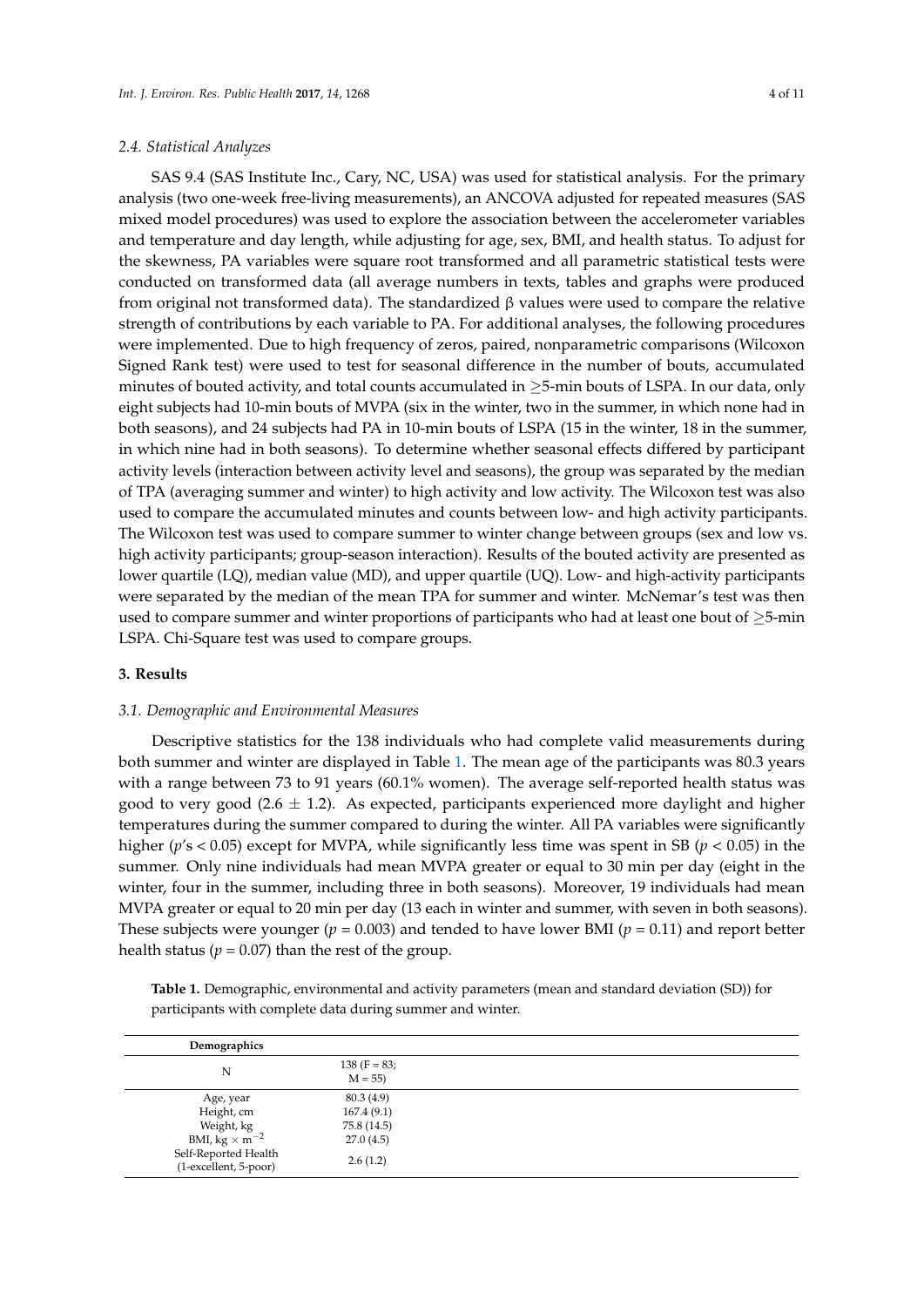<span id="page-4-0"></span>

| Demographics                                            |              |              |              |             |             |             |  |
|---------------------------------------------------------|--------------|--------------|--------------|-------------|-------------|-------------|--|
|                                                         |              | Summer       | Winter       |             |             |             |  |
|                                                         | Men<br>Women |              |              | Men         | All         |             |  |
| Environmental                                           |              |              |              |             |             |             |  |
| Average Day Length (h:min $\times$ day $^{-1}$ )        | 15:26(2:51)  | 14:41 (2:38) | 14:59 (2:45) | 7:26(2:04)  | 7:16(1:55)  | 7:20(1:58)  |  |
| Average Outdoor Temperature, °C                         | 8.4(2.3)     | 8.6(2.5)     | 8.5(2.4)     | 2.7(2.5)    | 2.5(2.7)    | 2.6(2.6)    |  |
| <b>PA Parameters</b>                                    |              |              |              |             |             |             |  |
| Wear time (min $\times$ day <sup>-1</sup> )             | 13:56(1:19)  | 13:39(1:14)  | 13:46(1:16)  | 13:35(1:15) | 13:25(1:07) | 13:29(1:10) |  |
| TPA ( $\times$ 1000 counts $\times$ day <sup>-1</sup> ) | 118 (83)     | 106(60)      | 111 (68)     | 99 (66)     | 89 (46)     | 93(55)      |  |
| LIPA (h:min $\times$ day <sup>-1</sup> )                | 2:48(1:02)   | 2:58(1:02)   | 2:54(1:02)   | 2:21(0:52)  | 2:48(1:01)  | 2:38(0:59)  |  |
| LSPA (h:min $\times$ day <sup>-1</sup> )                | 0:40(0:37)   | 0:34(0:28)   | 0:36(0:32)   | 0:31(0:27)  | 0:24(0:18)  | 0:27(0:22)  |  |
| MVPA (h:min $\times$ day <sup>-1</sup> )                | 0:09(0:16)   | 0:05(0:06)   | 0:07(0:11)   | 0:09(0:13)  | 0:04(0:07)  | 0:06(0:10)  |  |
| SB (h:min $\times$ day <sup>-1</sup> )                  | 10:29(1:25)  | 10:07(1:16)  | 10:15(1:20)  | 10:43(1:21) | 10:13(1:18) | 10:25(1:20) |  |
| WT-SB (percent of wear time)                            | 75.2(10.0)   | 74.1 (9.3)   | 74.5 (9.7)   | 78.9 (9.9)  | 76.1 (9.7)  | 77.2 (9.9)  |  |

**Table 1.** *Cont.*

 $F =$  female;  $M =$  male;  $PA =$  Physical activity;  $SB =$  Sedentary behavior;  $TPA =$  Total  $PA$ ;  $WT-SB =$  SB variable normalized for wear time; LIPA = Low-intensity PA (100–759 counts × min−<sup>1</sup> ); LSPA = Lifestyle PA (≥760 counts ×  $\min^{-1}$ ); MVPA = Moderate- to-vigorous PA ( $\geq$ 2020 counts  $\times$   $\min^{-1}$ ).

# *3.2. Predictors of Physical Activity*

Results of the mixed model ANCOVA are shown in Table [2.](#page-4-1) We tested separate models for each of the seasonal variables (day length and temperature) due to high collinearity. Age had the most significant negative associations with all PA variables, with the standard  $\beta$  values from  $-0.32$  to  $-0.44$ , and a positive association with SB ( $\beta$  = 0.36). There was an inverse association between BMI and all PA variables, with β values from  $-0.16$  to  $-0.24$ , and a positive association was between SB and BMI (β = 0.18). Women had more LIPA (β = 0.16) compared to men. Self-reported health status was not associated with any of the PA variables. Adjusting the PA for differences in wear-time had little impact on the standardized  $\beta$  values or confidence intervals (CI). Cross-sectional regression analysis performed on the one week PA and SB data from the cross-sectional sample (590 subjects) showed similar patterns and trends as our observations in the primary analysis using within-individual data in summer vs. winter (shown in Table S1).

<span id="page-4-1"></span>**Table 2.** Results of the ANCOVA for of PA and SB parameters for the 138 participants with complete data during summer and winter. Covariates included age, sex, BMI, self-reported health status, day length, and temperature. Data are presented as standardized  $β (β)$ , 95% confidence interval (95% CI). None of the included covariates affected the standardized as for the two seasonal variables, Temperature and Day length. A negative  $\beta$  value indicates an inverse relationship. Significance (*p* < 0.05) are shown in bold. Two separate models were run for each variable, where only one seasonal variable (temperature or day length) was in each model; seasonal variables with higher β are marked with **†** . Other variables were included in both models but are shown in the table only for the model with the higher  $\beta$  of the seasonal variables.

| <b>Variables</b>  |                           | Temperature/Day Length |                                               | Age     |                | Female  |              | BMI     |                | <b>Health Status</b> |                |
|-------------------|---------------------------|------------------------|-----------------------------------------------|---------|----------------|---------|--------------|---------|----------------|----------------------|----------------|
|                   |                           | β                      | 95% CI                                        | ß       | 95% CI         | β       | 95% CI       | β       | 95% CI         | β                    | 95% CI         |
| WT-SB             | Temperature<br>Day length | $-0.16 +$<br>$-0.16$   | $-0.21: -0.10$ <sup>+</sup><br>$-0.21; -0.11$ | 0.36    | 0.21; 0.50     | $-0.12$ | $-0.27:0.02$ | 0.18    | 0.03; 0.33     | 0.07                 | $-0.08:0.22$   |
| TPA <sup>a</sup>  | Temperature<br>Day length | $0.17+$<br>0.14        | $0.11; 0.22$ <sup>+</sup><br>0.09; 0.19       | $-0.44$ | $-0.58; -0.29$ | $-0.04$ | $-0.18:0.10$ | $-0.21$ | $-0.35: -0.06$ | $-0.11$              | $-0.25: -0.03$ |
| LIPA <sup>a</sup> | Temperature<br>Day length | 0.14<br>$0.15 +$       | 0.08:0.19<br>$0.10; 0.21$ <sup>+</sup>        | $-0.32$ | $-0.47:-0.17$  | 0.16    | 0.01:0.30    | $-0.16$ | $-0.31: -0.01$ | $-0.01$              | $-0.17:0.14$   |
| LSPA <sup>a</sup> | Temperature<br>Day length | $0.18 +$<br>0.15       | $0.12:0.24$ <sup>+</sup><br>0.10; 0.21        | $-0.43$ | $-0.57; -0.29$ | $-0.06$ | $-0.20:0.08$ | $-0.17$ | $-0.31: -0.02$ | $-0.13$              | $-0.27: -0.01$ |
| MVPA <sup>a</sup> | Temperature<br>Day length | $0.08+$<br>0.05        | $0.01; 0.14$ <sup>+</sup><br>$-0.02:0.11$     | $-0.33$ | $-0.47; -0.19$ | $-0.13$ | $-0.27:0.01$ | $-0.24$ | $-0.39: -0.10$ | $-0.11$              | $-0.26:0.03$   |

PA = Physical activity; SB = Sedentary behavior; WT-SB = SB variable normalized for wear time; TPA = Total PA; LIPA = Low-intensity PA (100–759 counts × min<sup>-1</sup>); LSPA = Lifestyle PA (≥760 counts × min<sup>-1</sup>); MVPA = Moderate-to-vigorous PA (≥2020 counts × min−<sup>1</sup> ); *a* = Square root transformed; **†** = seasonal variable with higher β.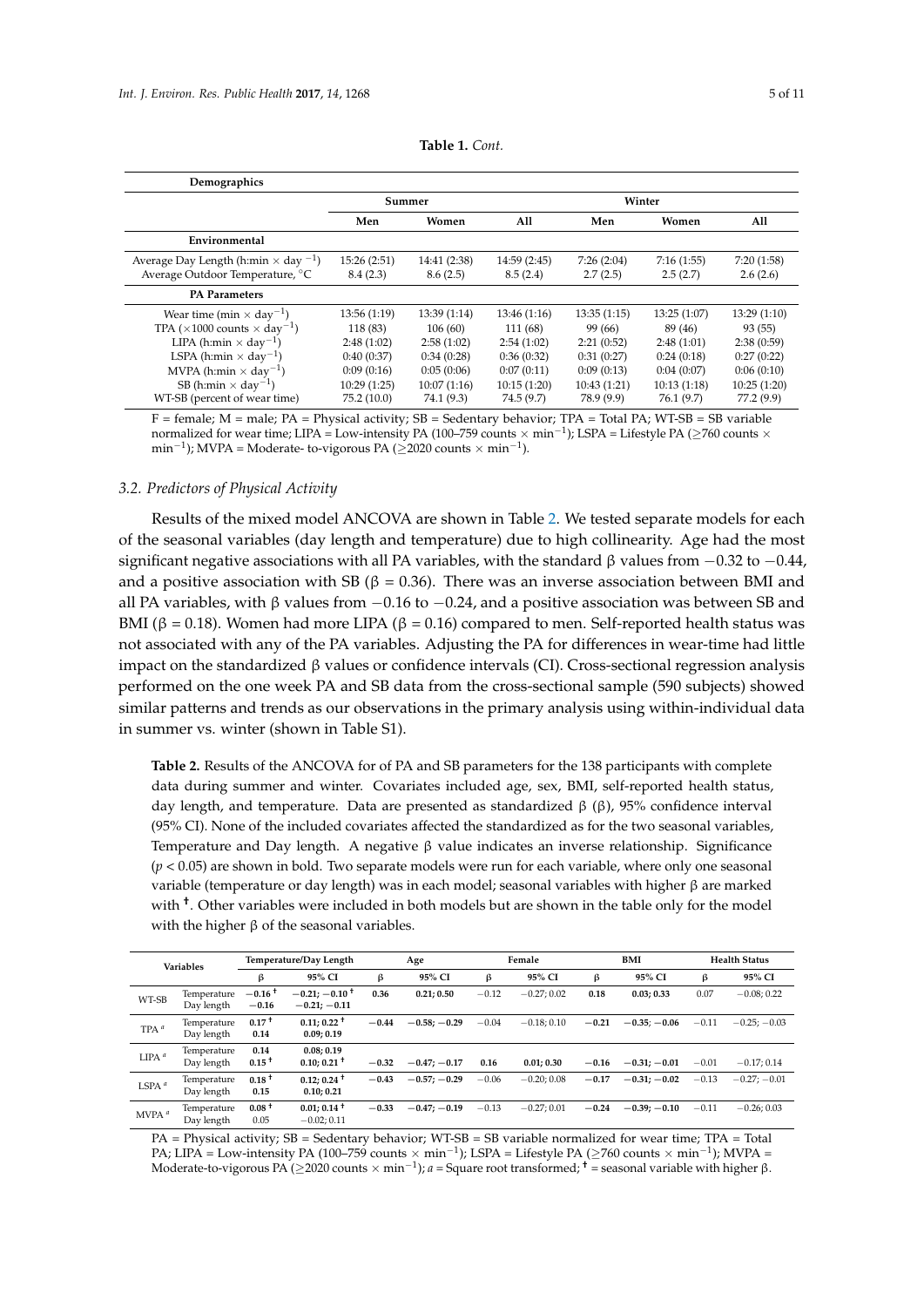*3.3. Bouts of Physical Activity*

To further explore if the changes in PA between seasons occurred into bouts, participants were classified in to two groups, high activity and low activity. Most of the high activity participants achieved at least one  $\geq$ 5-min bout of LSPA both during summer and winter, but only 58% the low activity participants achieved at least one  $\geq$ 5-min bout of LSPA during the winter and around 78% during the summer (Table [3\)](#page-6-0). The number of bouts, counts and minutes accumulated in  $\geq$ 5-min bouts of LSPA were higher during the summer compared with winter in both low- and high-activity participants. Moreover, the differences between summer and winter were significantly higher for high activity participants than for low activity participants (Table [3\)](#page-6-0).

#### **4. Discussion**

This study focused on seasonal changes in free-living objectively measured PA and SB in older community-dwelling Icelanders, where there is considerable daylight variability throughout the year. The main findings of this study are that both men and women were more active in summer compared to winter, with more PA (about 19%) and less time spent in SB (4.4% in men, 2.5% in women). Furthermore, results revealed that age was the strongest predictor of PA and more SB. Participants accumulated more LSPA in bouts during the summer compared to winter and this difference was greater in high activity participants than low activity participants.

Our findings were similar to some previous studies in young to middle-aged adults in the UK [\[20\]](#page-8-9), in the U.S. [\[13\]](#page-8-8), and in older adults in the UK [\[31\]](#page-9-6) and Japan [\[23\]](#page-8-13), where PA during winters was 10–20% less than other seasons. Step count in UK adults decreased during winters [\[14](#page-8-14)[,20\]](#page-8-9), and the same was shown in a study of U.S. adults [\[15\]](#page-8-15). Self-reported data has also shown a decrease in PA during winters in UK adults [\[39\]](#page-9-14), U.S. adults [\[16\]](#page-8-12), and in Canadian adults [\[40\]](#page-9-15).

On average, older community-dwelling Icelandic men and women spent 80% of their PA time in the LIPA intensity category, both during summer and winter, followed by LSPA intensity, which was only 37 min per day during the summer and about 29 min per day during winter. Only a small percentage (14%) of our study participants engaged in MVPA for more than 20 min per day. Women only achieved 4–5 min of MVPA per day on average. LIPA tends to be accumulated by incidental activities, like shopping and walking at low pace [\[20\]](#page-8-9), while LSPA is accumulated by more structured activities like walking, vacuuming and cleaning [\[38,](#page-9-13)[41\]](#page-9-16). This distribution of activity is similar to previous accelerometry-based studies in older adults [\[31\]](#page-9-6) and younger women [\[13\]](#page-8-8) where less time was spent in light intensity PA during the winter.

A large proportion of wear time, ~75% or over 10 h per day, was spent sedentary. Similar sedentary time was observed in a previous study of older adults with comparable mean age (78 years) [\[31\]](#page-9-6) and in slightly older study populations ( $\geq$ 80 years) [\[42,](#page-9-17)[43\]](#page-9-18). Although SB was statistically lower in the summer compared to winter, the actual change was quite small: 14 min for men and 6 min for women. Seasonal changes in SB have been observed in younger adults [\[13](#page-8-8)[,20\]](#page-8-9) as well as in middle-aged and older U.S. adults [\[44\]](#page-10-0) where individuals were more likely to exhibit patterns of prolonged SB during the winter.

Length of daylight has been shown to have influence on the total amount of PA, but it varies between seasons and countries [\[16](#page-8-12)[,22](#page-8-11)[,26–](#page-9-1)[28](#page-9-3)[,39](#page-9-14)[,45\]](#page-10-1). In our study, the average difference in daylight between seasonal visits was around 7.5 h. The change in temperature between seasons was not as dramatic, only around 6 ◦C in mean temperature. If we compare these ranges to the ranges observed in a Japanese study [\[27\]](#page-9-2), the variation in temperature in Iceland is much smaller, while the daylight length had a much wider range. On days with higher temperature or longer daylight, almost all types of PA were higher. Conversely, lower temperature and shorter daylight were associated with more SB. Although the daylight difference is dramatic, the relative difference in PA (2.8–17.2%) and SB (0.4–1.2%) are relatively small in comparison. It might be speculated that the population is well adapted to the changes in daylight.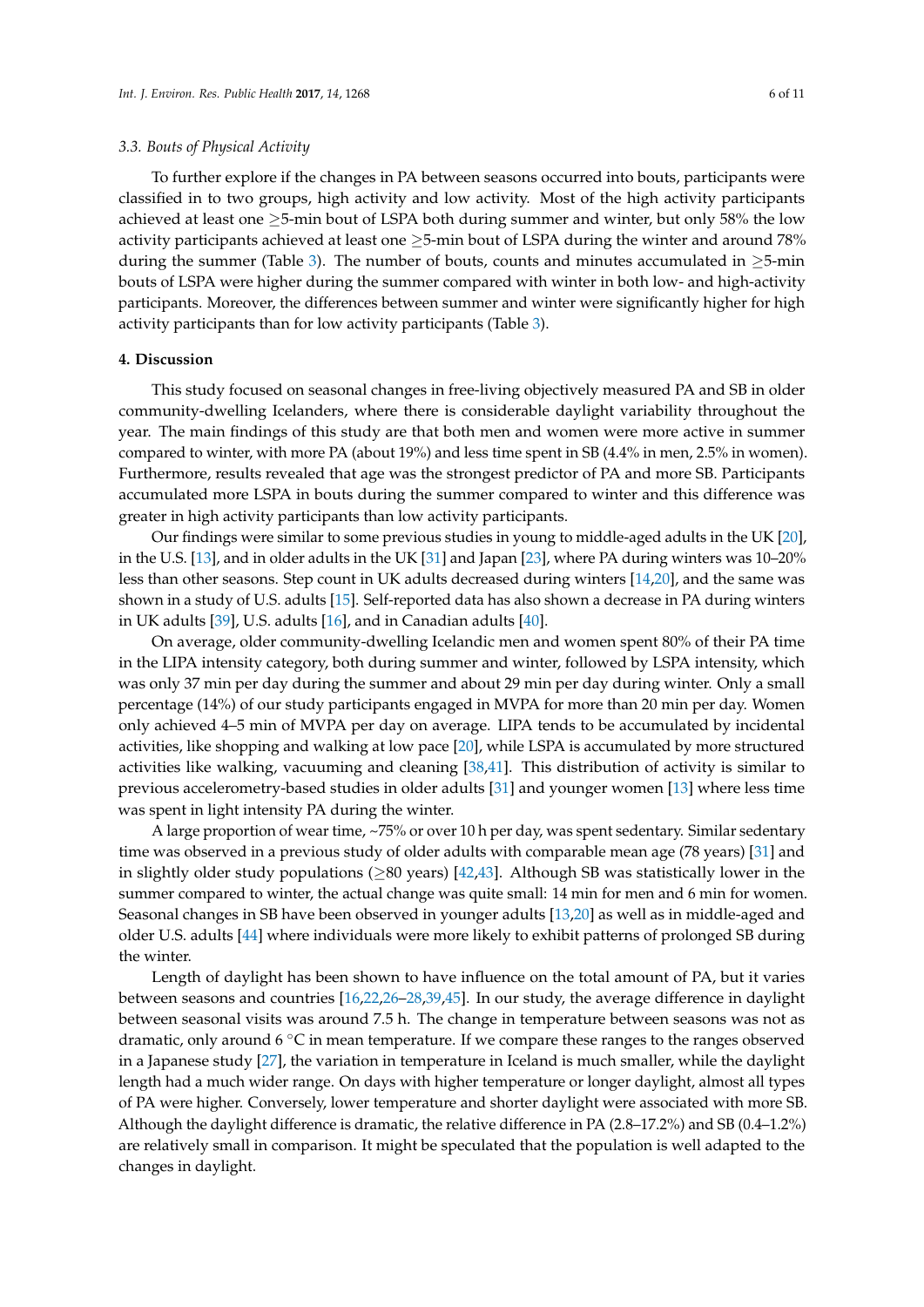**Table 3.** Median value (MD) and inter quartile limits (IQL) for the means of the valid day values, for ≥5-min bouts of LSPA for sub-population of participants with repeat visits during summer and winter, presented separately for low- and high-active participants. Low vs. high active participants were separated by the median of average TPA for summer and winter. Also, the proportion of participants who reached any bout of ≥5-min of LSPA.

|                                                                                          | Low Active $(n = 69)$ |                  | High Active $(n = 69)$ |                         |                         |                         |                      |
|------------------------------------------------------------------------------------------|-----------------------|------------------|------------------------|-------------------------|-------------------------|-------------------------|----------------------|
|                                                                                          | Winter                | Summer           | Winter                 | Summer                  | Season                  | Low/High                | Interaction          |
| Number of participants who achieved at<br>least one bout of LSPA $\geq$ 5-min            | $40(58.0\%)$          | 54 (78.4%)       | $69(100\%)$            | 68 (98.6%)              | 0.012 <sup>a</sup>      | $< 0.0001$ b            | $0.002$ <sup>c</sup> |
| All subjects with repeated measures<br>during summer and winter                          | MD (IOL)              | MD (IOL)         | MD (IOL)               | MD (IOL)                |                         |                         |                      |
| Number of $\geq$ 5-min bouts of LSPA (day <sup>-1</sup> )                                | 0.17(0; 0.50)         | 0.33(0.14; 0.86) | 1.5(1.0; 2.43)         | 2.4(1.29; 3.71)         | $< 0.0001$ <sup>d</sup> | $< 0.0001$ <sup>e</sup> | $0.001$ c            |
| Counts accumulated in $\geq$ 5-min bouts of<br>LSPA (counts $\times$ day <sup>-1</sup> ) | 1033 (0; 4238)        | 3600 (867; 8136) | 18,608 (9135; 55,740)  | 31,952 (17,574; 70,021) | $0.0005$ <sup>d</sup>   | $< 0.0001$ <sup>e</sup> | 0.035c               |
| Minutes accumulated in >5-min bouts of<br>LSPA (min:s $\times$ day <sup>-1</sup> )       | 0:50(0; 3:26)         | 2:40(0:50; 5:43) | 12:43(7:10; 26:08)     | 22:17 (10:06; 35:40)    | $< 0.0001$ <sup>d</sup> | $< 0.0001$ <sup>e</sup> | 0.008 <sup>c</sup>   |

<span id="page-6-0"></span>LSPA = Lifestyle PA (≥760 counts × min<sup>-1</sup>); MD = Median value; IQL = Inter quartile limits; <sup>a</sup> = McNemar's test used to compare summer and winter; <sup>b</sup> = Chi-Square test, low- and high active compared;  $c =$  Wilcoxon test of summer to winter change between low vs. high active participants (season-TPA interaction);  $d =$  Wilcoxon Singed Rank test used to compare winter and summer;  $e =$  Wilcoxon test, low- and high active compared. Significant relationship is bolded.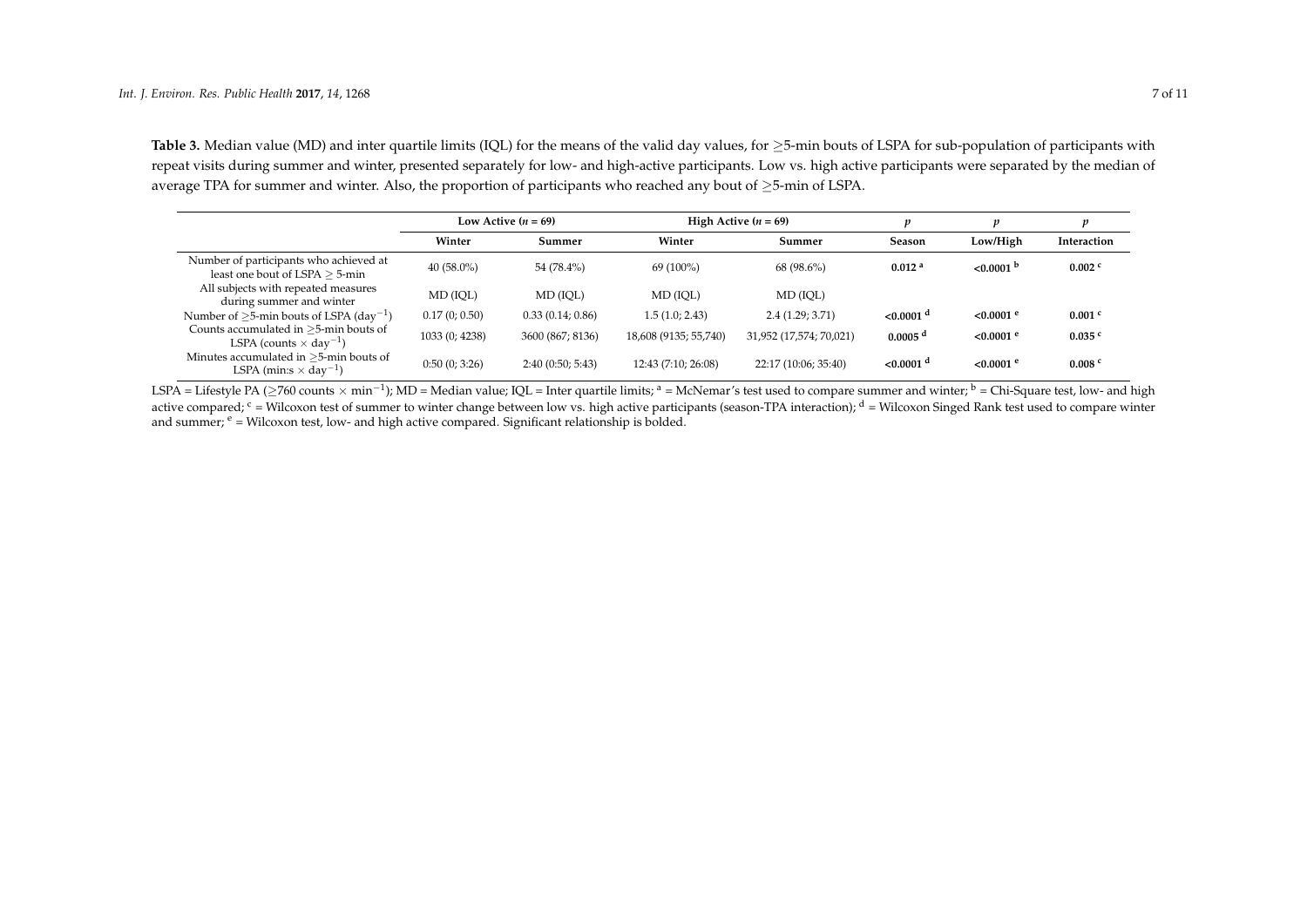The strength of the study is that we investigated seasonal changes in an older population living at a high latitude, where the daylight change is dramatic between summer and winter months. Findings are based on the well-characterized large-population-based cohort of older Icelandic adults. The participation in the study was excellent, with 73.1% (*n* = 160) of subjects agreeing to participate, and the compliance was high, as 88.6% of the participants had four valid days of measurements. The use of objective measurements is thought to measure changes in free-living PA and SB more accurately than questionnaires [\[29,](#page-9-4)[30\]](#page-9-5). There are also some limitations that need to be accounted for when interpreting the results. Accelerometers miss some movement patterns, like upper body movements during activities like heavy load carrying and lifting, although such events are less likely in our older population. They are also limited in detecting non-ambulatory activities like cycling [\[46\]](#page-10-2) and water activities like swimming [\[47\]](#page-10-3). Swimming is a quite popular exercise form in Iceland, and about a quarter of all participants reported swimming as an exercise both during summer and winter. But for those who reported swimming, only 25% swam for >30 min each time [\[35\]](#page-9-10). The influence of daylight and temperature could not be separated in this study.

# **5. Conclusions**

Our data showed that older community-dwelling Icelandic men and women were more physically active and less sedentary during the summer as compared to the winter; however, the differences in the variables were relatively small. High activity participants experienced more changes in LSPA bouts from summer to winter compared to low activity participants. Thus, in studies on PA and SB in older people, it is important to consider seasonal differences. These observations may also be useful for policy makers and health professionals working to increase PA and/or reduce SB in older adults.

**Supplementary Materials:** The following are available online at [www.mdpi.com/1660-4601/14/10/1268/s1.](www.mdpi.com/1660-4601/14/10/1268/s1) Figure S1: Flow chart for the study population, Table S1: Results of backward-elimination, linear regression of cross-sectional PA and SB parameters for the AGESII cohort. Covariates included age, sex, BMI, self-reported health status, day length, and temperature. Data are presented as standardized Beta. A negative standardized Beta (β) value indicates an inverse relationship.

**Acknowledgments:** This study has been funded by NIA contract N01-AG-1-2100, the NIA Intramural Research Program, Hjartavernd (the Icelandic Heart Association), and the Althingi (the Icelandic Parliament). This work was also supported by the National Science Foundation Graduate Research Fellowship under Grant No. DGE-0940903 and by the National Institutes of Health Intramural Research Program, grant number: Z01 DK071013 and Z01 DK071014 to Robert J. Brychta and Kong Y. Chen. The researchers are indebted to the participants for their willingness to participate in the study.

**Author Contributions:** Tamara B. Harris, Vilmundur Gudnason, Lenore J. Launer, Annemarie Koster, and Kong Y. Chen conceived and designed the study; Nina Dora Oskarsdottir and Johanna E. Sverrisdottir collected the repeated data; Robert J. Brychta, Kong Y. Chen, and Gudny Eiriksdottir provided the data; Robert J. Brychta, Kong Y. Chen, Paolo Caserotti, Erlingur Johannsson, Dane van Domelen, Thorarinn Sveinsson, and Nanna Yr Arnardottir interpreted the data. Nanna Yr Arnardottir and Thorarinn Sveinsson wrote most of the paper and did the statistical analysis, with substantial contributions from all other authors. All authors critically reviewed and approved the manuscript.

**Conflicts of Interest:** The authors declare no conflict of interest.

# **References**

- <span id="page-7-0"></span>1. Haskell, W.L.; Lee, I.M.; Pate, R.R.; Powell, K.E.; Blair, S.N.; Franklin, B.A.; Macera, C.A.; Heath, G.W.; Thompson, P.D.; Bauman, A. Physical activity and public health: Updated recommendation for adults from the american college of sports medicine and the american heart association. *Med. Sci. Sports Exerc.* **2007**, *39*, 1423–1434. [\[CrossRef\]](http://dx.doi.org/10.1249/mss.0b013e3180616b27) [\[PubMed\]](http://www.ncbi.nlm.nih.gov/pubmed/17762377)
- <span id="page-7-1"></span>2. Nelson, M.E.; Rejeski, W.J.; Blair, S.N.; Duncan, P.W.; Judge, J.O.; King, A.C.; Macera, C.A.; Castaneda-Sceppa, C.; American College of Sports Medicine; American Heart Association. Physical activity and public health in older adults: Recommendation from the American College of Sports Medicine and the American Heart Association. *Med. Sci. Sports Exerc.* **2007**, *39*, 1435–1445. [\[CrossRef\]](http://dx.doi.org/10.1249/mss.0b013e3180616aa2) [\[PubMed\]](http://www.ncbi.nlm.nih.gov/pubmed/17762378)
- <span id="page-7-2"></span>3. U.S. Department of Health and Human Services. *Physical Activity Guidelines for Americans*; U.S. Department of Health and Human Services: Washington, DC, USA, 2008.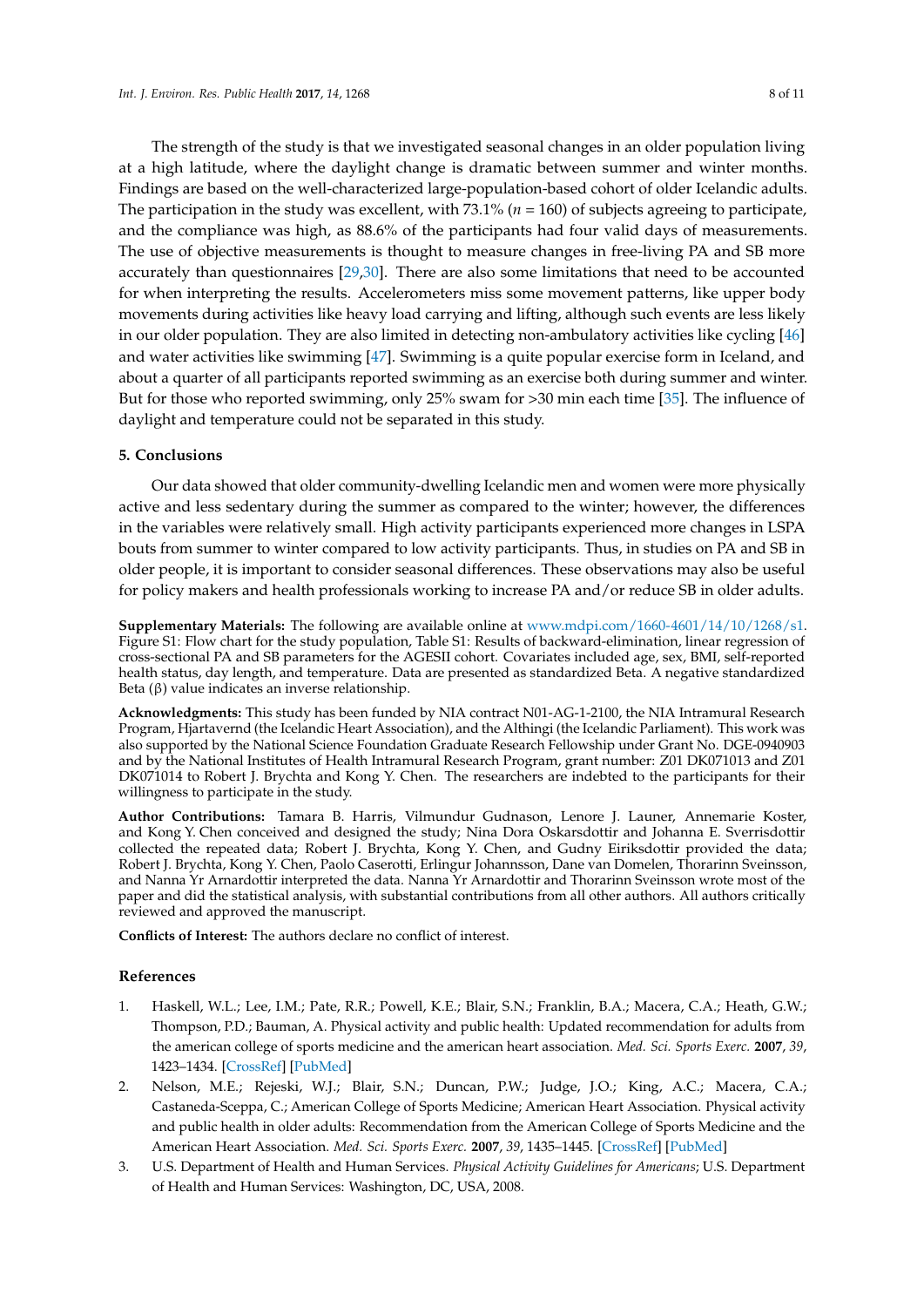- <span id="page-8-0"></span>4. Altena, T.S.; Michaelson, J.L.; Ball, S.D.; Guilford, B.L.; Thomas, T.R. Lipoprotein subfraction changes after continuous or intermittent exercise training. *Med. Sci. Sports Exerc.* **2006**, *38*, 367–372. [\[CrossRef\]](http://dx.doi.org/10.1249/01.mss.0000185088.33669.fd) [\[PubMed\]](http://www.ncbi.nlm.nih.gov/pubmed/16531908)
- 5. Altena, T.S.; Michaelson, J.L.; Ball, S.D.; Thomas, T.R. Single sessions of intermittent and continuous exercise and postprandial lipemia. *Med. Sci. Sports Exerc.* **2004**, *36*, 1364–1371. [\[CrossRef\]](http://dx.doi.org/10.1249/01.MSS.0000135793.43808.6C) [\[PubMed\]](http://www.ncbi.nlm.nih.gov/pubmed/15292745)
- <span id="page-8-1"></span>6. Murphy, M.H.; Blair, S.N.; Murtagh, E.M. Accumulated versus continuous exercise for health benefit: A review of empirical studies. *Sports Med.* **2009**, *39*, 29–43. [\[CrossRef\]](http://dx.doi.org/10.2165/00007256-200939010-00003) [\[PubMed\]](http://www.ncbi.nlm.nih.gov/pubmed/19093694)
- <span id="page-8-2"></span>7. The Directorate of Health. Physical Activity Guidelines for Icelanders. 2008. Available online: [https://www.](https://www.landlaeknir.is/servlet/file/store93/item11179/NM30399_hreyfiradleggingar_baeklingur_lores_net.pdf) [landlaeknir.is/servlet/file/store93/item11179/NM30399\\_hreyfiradleggingar\\_baeklingur\\_lores\\_net.pdf](https://www.landlaeknir.is/servlet/file/store93/item11179/NM30399_hreyfiradleggingar_baeklingur_lores_net.pdf) (accessed on 11 October 2017).
- <span id="page-8-3"></span>8. Strath, S.J.; Holleman, R.G.; Ronis, D.L.; Swartz, A.M.; Richardson, C.R. Objective physical activity accumulation in bouts and nonbouts and relation to markers of obesity in U.S. adults. *Prev. Chronic. Dis.* **2008**, *5*, A131. [\[PubMed\]](http://www.ncbi.nlm.nih.gov/pubmed/18793519)
- <span id="page-8-4"></span>9. Miyashita, M.; Burns, S.F.; Stensel, D.J. Accumulating short bouts of brisk walking reduces postprandial plasma triacylglycerol concentrations and resting blood pressure in healthy young men. *Am. J. Clin. Nutr.* **2008**, *88*, 1225–1231. [\[PubMed\]](http://www.ncbi.nlm.nih.gov/pubmed/18996856)
- <span id="page-8-5"></span>10. Hamilton, M.T.; Hamilton, D.G.; Zderic, T.W. Role of low energy expenditure and sitting in obesity, metabolic syndrome, type 2 diabetes, and cardiovascular disease. *Diabetes* **2007**, *56*, 2655–2667. [\[CrossRef\]](http://dx.doi.org/10.2337/db07-0882) [\[PubMed\]](http://www.ncbi.nlm.nih.gov/pubmed/17827399)
- <span id="page-8-6"></span>11. Levine, J.A. Nonexercise activity thermogenesis—Liberating the life-force. *J. Intern. Med.* **2007**, *262*, 273–287. [\[CrossRef\]](http://dx.doi.org/10.1111/j.1365-2796.2007.01842.x) [\[PubMed\]](http://www.ncbi.nlm.nih.gov/pubmed/17697152)
- <span id="page-8-7"></span>12. Visser, M.; Brychta, R.J.; Chen, K.Y.; Koster, A. Self-reported adherence to the physical activity recommendation and determinants of misperception in older adults. *J. Aging Phys. Act.* **2014**, *22*, 226–234. [\[CrossRef\]](http://dx.doi.org/10.1123/japa.2012-0219) [\[PubMed\]](http://www.ncbi.nlm.nih.gov/pubmed/23752449)
- <span id="page-8-8"></span>13. Buchowski, M.S.; Choi, L.; Majchrzak, K.M.; Acra, S.; Mathews, C.E.; Chen, K.Y. Seasonal changes in amount and patterns of physical activity in women. *J. Phys. Act. Health* **2009**, *6*, 252–261. [\[CrossRef\]](http://dx.doi.org/10.1123/jpah.6.2.252) [\[PubMed\]](http://www.ncbi.nlm.nih.gov/pubmed/19420404)
- <span id="page-8-14"></span>14. Hamilton, S.L.; Clemes, S.A.; Griffiths, P.L. UK adults exhibit higher step counts in summer compared to winter months. *Ann. Hum. Biol.* **2008**, *35*, 154–169. [\[CrossRef\]](http://dx.doi.org/10.1080/03014460801908058) [\[PubMed\]](http://www.ncbi.nlm.nih.gov/pubmed/18428010)
- <span id="page-8-15"></span>15. Tudor-Locke, C.; Bassett, D.R.; Swartz, A.M.; Strath, S.J.; Parr, B.B.; Reis, J.P.; Dubose, K.D.; Ainsworth, B.E. A preliminary study of one year of pedometer self-monitoring. *Ann. Behav. Med.* **2004**, *28*, 158–162. [\[CrossRef\]](http://dx.doi.org/10.1207/s15324796abm2803_3) [\[PubMed\]](http://www.ncbi.nlm.nih.gov/pubmed/15576253)
- <span id="page-8-12"></span>16. Matthews, C.E.; Freedson, P.S.; Hebert, J.R.; Stanek, E.J., 3rd; Merriam, P.A.; Rosal, M.C.; Ebbeling, C.B.; Ockene, I.S. Seasonal variation in household, occupational, and leisure time physical activity: Longitudinal analyses from the Seasonal Variation of Blood Cholesterol Study. *Am. J. Epidemiol.* **2001**, *153*, 172–183. [\[CrossRef\]](http://dx.doi.org/10.1093/aje/153.2.172) [\[PubMed\]](http://www.ncbi.nlm.nih.gov/pubmed/11159163)
- 17. Dannenberg, A.L.; Keller, J.B.; Wilson, P.W.; Castelli, W.P. Leisure time physical activity in the Framingham offspring study. Description, seasonal variation, and risk factor correlates. *Am. J. Epidemiol.* **1989**, *129*, 76–88. [\[CrossRef\]](http://dx.doi.org/10.1093/oxfordjournals.aje.a115126) [\[PubMed\]](http://www.ncbi.nlm.nih.gov/pubmed/2910074)
- 18. Clemes, S.A.; Hamilton, S.L.; Griffiths, P.L. Summer to winter variability in the step counts of normal weight and overweight adults living in the UK. *J. Phys. Act. Health* **2011**, *8*, 36–44. [\[CrossRef\]](http://dx.doi.org/10.1123/jpah.8.1.36) [\[PubMed\]](http://www.ncbi.nlm.nih.gov/pubmed/21297183)
- 19. Plasqui, G.; Westerterp, K.R. Seasonal variation in total energy expenditure and physical activity in Dutch young adults. *Obes. Res.* **2004**, *12*, 688–694. [\[CrossRef\]](http://dx.doi.org/10.1038/oby.2004.80) [\[PubMed\]](http://www.ncbi.nlm.nih.gov/pubmed/15090638)
- <span id="page-8-9"></span>20. O'Connell, S.E.; Griffiths, P.L.; Clemes, S.A. Seasonal variation in physical activity, sedentary behaviour and sleep in a sample of UK adults. *Ann. Hum. Biol.* **2014**, *41*, 1–8. [\[CrossRef\]](http://dx.doi.org/10.3109/03014460.2013.827737) [\[PubMed\]](http://www.ncbi.nlm.nih.gov/pubmed/23992280)
- <span id="page-8-10"></span>21. Tucker, P.; Gilliland, J. The effect of season and weather on physical activity: A systematic review. *Public Health* **2007**, *121*, 909–922. [\[CrossRef\]](http://dx.doi.org/10.1016/j.puhe.2007.04.009) [\[PubMed\]](http://www.ncbi.nlm.nih.gov/pubmed/17920646)
- <span id="page-8-11"></span>22. Sumukadas, D.; Witham, M.; Struthers, A.; McMurdo, M. Day length and weather conditions profoundly affect physical activity levels in older functionally impaired people. *J. Epidemiol. Community Health* **2009**, *63*, 305–309. [\[CrossRef\]](http://dx.doi.org/10.1136/jech.2008.080838) [\[PubMed\]](http://www.ncbi.nlm.nih.gov/pubmed/19074181)
- <span id="page-8-13"></span>23. Yasunaga, A.; Togo, F.; Watanabe, E.; Park, H.; Park, S.; Shephard, R.J.; Aoyagi, Y. Sex, age, season, and habitual physical activity of older Japanese: The Nakanojo study. *J. Aging Phys. Act.* **2008**, *16*, 3–13. [\[CrossRef\]](http://dx.doi.org/10.1123/japa.16.1.3) [\[PubMed\]](http://www.ncbi.nlm.nih.gov/pubmed/18212390)
- 24. Brandon, C.A.; Gill, D.P.; Speechley, M.; Gilliland, J.; Jones, G.R. Physical activity levels of older community-dwelling adults are influenced by summer weather variables. *Appl. Physiol. Nutr. Metab.* **2009**, *34*, 182–190. [\[CrossRef\]](http://dx.doi.org/10.1139/H09-004) [\[PubMed\]](http://www.ncbi.nlm.nih.gov/pubmed/19370048)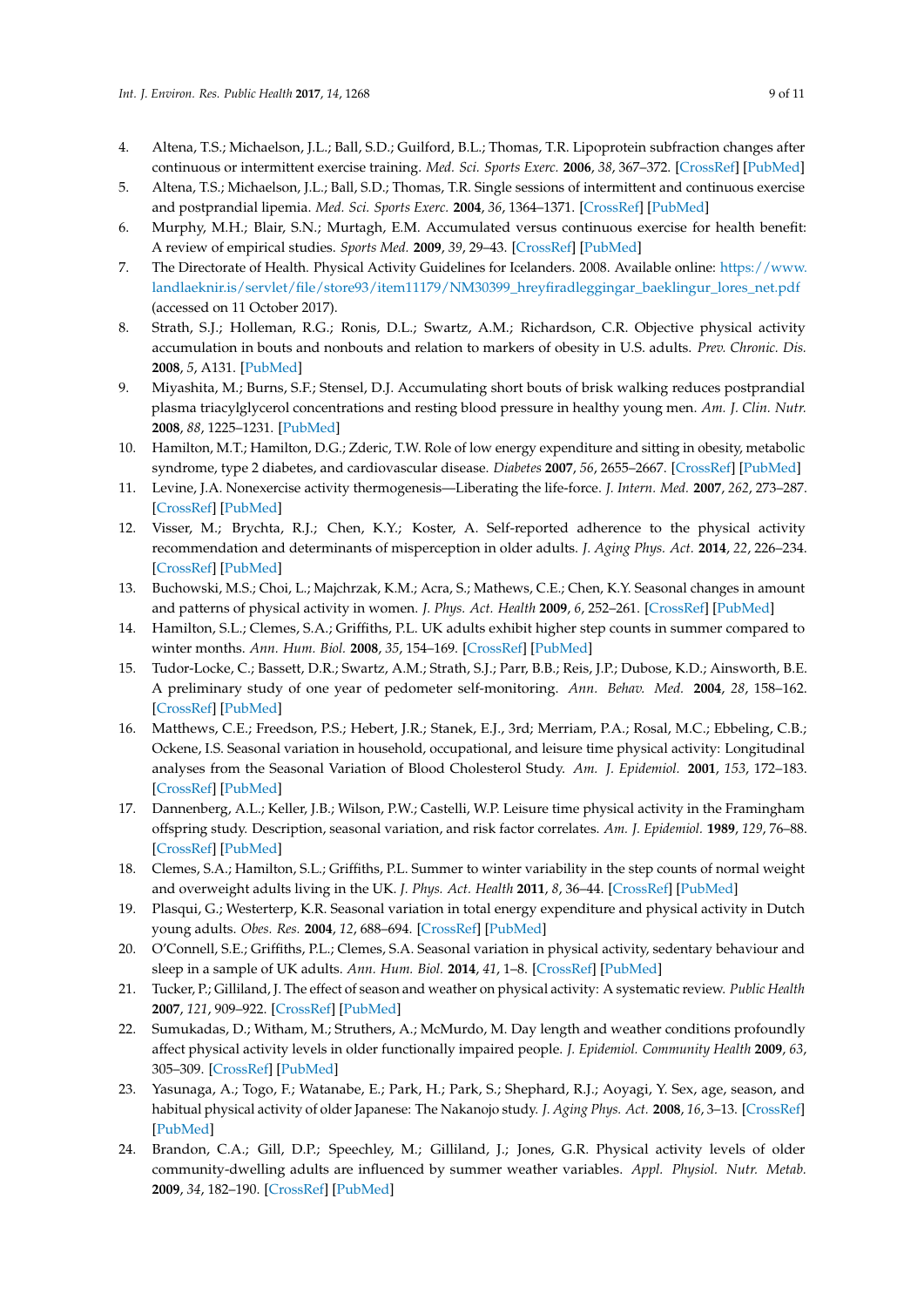- <span id="page-9-0"></span>25. Chan, C.B.; Ryan, D.A.; Tudor-Locke, C. Relationship between objective measures of physical activity and weather: A longitudinal study. *Int. J. Behav. Nutr. Phys. Act.* **2006**, *3*, 21. [\[CrossRef\]](http://dx.doi.org/10.1186/1479-5868-3-21) [\[PubMed\]](http://www.ncbi.nlm.nih.gov/pubmed/16893452)
- <span id="page-9-1"></span>26. Kolle, E.; Steene-Johannessen, J.; Andersen, L.B.; Anderssen, S.A. Seasonal variation in objectively assessed physical activity among children and adolescents in Norway: A cross-sectional study. *Int. J. Behav. Nutr. Phys. Act.* **2009**, *6*, 36. [\[CrossRef\]](http://dx.doi.org/10.1186/1479-5868-6-36) [\[PubMed\]](http://www.ncbi.nlm.nih.gov/pubmed/19563650)
- <span id="page-9-2"></span>27. Togo, F.; Watanabe, E.; Park, H.; Shephard, R.J.; Aoyagi, Y. Meteorology and the physical activity of the elderly: The Nakanojo study. *Int. J. Biometeorol.* **2005**, *50*, 83–89. [\[CrossRef\]](http://dx.doi.org/10.1007/s00484-005-0277-z) [\[PubMed\]](http://www.ncbi.nlm.nih.gov/pubmed/16044348)
- <span id="page-9-3"></span>28. McGinn, A.P.; Evenson, K.R.; Herring, A.H.; Huston, S.L. The relationship between leisure, walking, and transportation activity with the natural environment. *Health Place* **2007**, *13*, 588–602. [\[CrossRef\]](http://dx.doi.org/10.1016/j.healthplace.2006.07.002) [\[PubMed\]](http://www.ncbi.nlm.nih.gov/pubmed/16935020)
- <span id="page-9-4"></span>29. Chinapaw, M.J.; Slootmaker, S.M.; Schuit, A.J.; van Zuidam, M.; van Mechelen, W. Reliability and validity of the Activity Questionnaire for Adults and Adolescents (AQuAA). *BMC Med. Res. Methodol.* **2009**, *9*, 58. [\[CrossRef\]](http://dx.doi.org/10.1186/1471-2288-9-58) [\[PubMed\]](http://www.ncbi.nlm.nih.gov/pubmed/19664254)
- <span id="page-9-5"></span>30. Tudor-Locke, C.E.; Myers, A.M. Challenges and opportunities for measuring physical activity in sedentary adults. *Sports Med.* **2001**, *31*, 91–100. [\[CrossRef\]](http://dx.doi.org/10.2165/00007256-200131020-00002) [\[PubMed\]](http://www.ncbi.nlm.nih.gov/pubmed/11227981)
- <span id="page-9-6"></span>31. Davis, M.G.; Fox, K.R.; Hillsdon, M.; Sharp, D.J.; Coulson, J.C.; Thompson, J.L. Objectively measured physical activity in a diverse sample of older urban UK adults. *Med. Sci. Sports Exerc.* **2011**, *43*, 647–654. [\[CrossRef\]](http://dx.doi.org/10.1249/MSS.0b013e3181f36196) [\[PubMed\]](http://www.ncbi.nlm.nih.gov/pubmed/20689449)
- <span id="page-9-7"></span>32. Klenk, J.; Buchele, G.; Rapp, K.; Franke, S.; Peter, R.; Acti, F.E.S.G. Walking on sunshine: Effect of weather conditions on physical activity in older people. *J. Epidemiol. Community Health* **2012**, *66*, 474–476. [\[CrossRef\]](http://dx.doi.org/10.1136/jech.2010.128090) [\[PubMed\]](http://www.ncbi.nlm.nih.gov/pubmed/21325149)
- <span id="page-9-8"></span>33. Harris, T.B.; Launer, L.J.; Eiriksdottir, G.; Kjartansson, O.; Jonsson, P.V.; Sigurdsson, G.; Thorgeirsson, G.; Aspelund, T.; Garcia, M.E.; Cotch, M.F.; et al. Age, gene/environment susceptibility-Reykjavik study: Multidisciplinary applied phenomics. *Am. J. Epidemiol.* **2007**, *165*, 1076–1087. [\[CrossRef\]](http://dx.doi.org/10.1093/aje/kwk115) [\[PubMed\]](http://www.ncbi.nlm.nih.gov/pubmed/17351290)
- <span id="page-9-9"></span>34. Tombaugh, T.N.; McIntyre, N.J. The mini-mental state examination: A comprehensive review. *J. Am. Geriatr. Soc.* **1992**, *40*, 922–935. [\[CrossRef\]](http://dx.doi.org/10.1111/j.1532-5415.1992.tb01992.x) [\[PubMed\]](http://www.ncbi.nlm.nih.gov/pubmed/1512391)
- <span id="page-9-10"></span>35. Arnardottir, N.Y.; Koster, A.; Van Domelen, D.R.; Brychta, R.J.; Caserotti, P.; Eiriksdottir, G.; Sverrisdottir, J.E.; Launer, L.J.; Gudnason, V.; Johannsson, E.; et al. Objective measurements of daily physical activity patterns and sedentary behaviour in older adults: Age, gene/environment susceptibility-Reykjavik study. *Age Ageing* **2012**. [\[CrossRef\]](http://dx.doi.org/10.1093/ageing/afs160) [\[PubMed\]](http://www.ncbi.nlm.nih.gov/pubmed/23117467)
- <span id="page-9-11"></span>36. Troiano, R.P.; Berrigan, D.; Dodd, K.W.; Masse, L.C.; Tilert, T.; McDowell, M. Physical activity in the United States measured by accelerometer. *Med. Sci. Sports Exerc.* **2008**, *40*, 181–188. [\[CrossRef\]](http://dx.doi.org/10.1249/mss.0b013e31815a51b3) [\[PubMed\]](http://www.ncbi.nlm.nih.gov/pubmed/18091006)
- <span id="page-9-12"></span>37. Gennuso, K.P.; Gangnon, R.E.; Matthews, C.E.; Thraen-Borowski, K.M.; Colbert, L.H. Sedentary behavior, physical activity, and markers of health in older adults. *Med. Sci. Sports Exerc.* **2013**, *45*, 1493–1500. [\[CrossRef\]](http://dx.doi.org/10.1249/MSS.0b013e318288a1e5) [\[PubMed\]](http://www.ncbi.nlm.nih.gov/pubmed/23475142)
- <span id="page-9-13"></span>38. Matthews, C.E. Calibration of accelerometer output for adults. *Med. Sci. Sports Exerc.* **2005**, *37*, S512–522. [\[CrossRef\]](http://dx.doi.org/10.1249/01.mss.0000185659.11982.3d)
- <span id="page-9-14"></span>39. Uitenbroek, D.G. Seasonal variation in leisure time physical activity. *Med. Sci. Sports Exerc.* **1993**, *25*, 755–760. [\[CrossRef\]](http://dx.doi.org/10.1249/00005768-199306000-00017) [\[PubMed\]](http://www.ncbi.nlm.nih.gov/pubmed/8321115)
- <span id="page-9-15"></span>40. McCormack, G.R.; Friedenreich, C.; Shiell, A.; Giles-Corti, B.; Doyle-Baker, P.K. Sex- and age-specific seasonal variations in physical activity among adults. *J. Epidemiol. Community Health* **2010**, *64*, 1010–1016. [\[CrossRef\]](http://dx.doi.org/10.1136/jech.2009.092841) [\[PubMed\]](http://www.ncbi.nlm.nih.gov/pubmed/19843499)
- <span id="page-9-16"></span>41. Hagstromer, M.; Troiano, R.P.; Sjostrom, M.; Berrigan, D. Levels and patterns of objectively assessed physical activity—A comparison between Sweden and the United States. *Am. J. Epidemiol.* **2010**, *171*, 1055–1064. [\[CrossRef\]](http://dx.doi.org/10.1093/aje/kwq069) [\[PubMed\]](http://www.ncbi.nlm.nih.gov/pubmed/20406758)
- <span id="page-9-17"></span>42. Buman, M.P.; Hekler, E.B.; Haskell, W.L.; Pruitt, L.; Conway, T.L.; Cain, K.L.; Sallis, J.F.; Saelens, B.E.; Frank, L.D.; King, A.C. Objective light-intensity physical activity associations with rated health in older adults. *Am. J. Epidemiol.* **2010**, *172*, 1155–1165. [\[CrossRef\]](http://dx.doi.org/10.1093/aje/kwq249) [\[PubMed\]](http://www.ncbi.nlm.nih.gov/pubmed/20843864)
- <span id="page-9-18"></span>43. Lohne-Seiler, H.; Hansen, B.H.; Kolle, E.; Anderssen, S.A. Accelerometer-determined physical activity and self-reported health in a population of older adults (65–85 years): A cross-sectional study. *BMC Public Health* **2014**, *14*, 284. [\[CrossRef\]](http://dx.doi.org/10.1186/1471-2458-14-284) [\[PubMed\]](http://www.ncbi.nlm.nih.gov/pubmed/24673834)